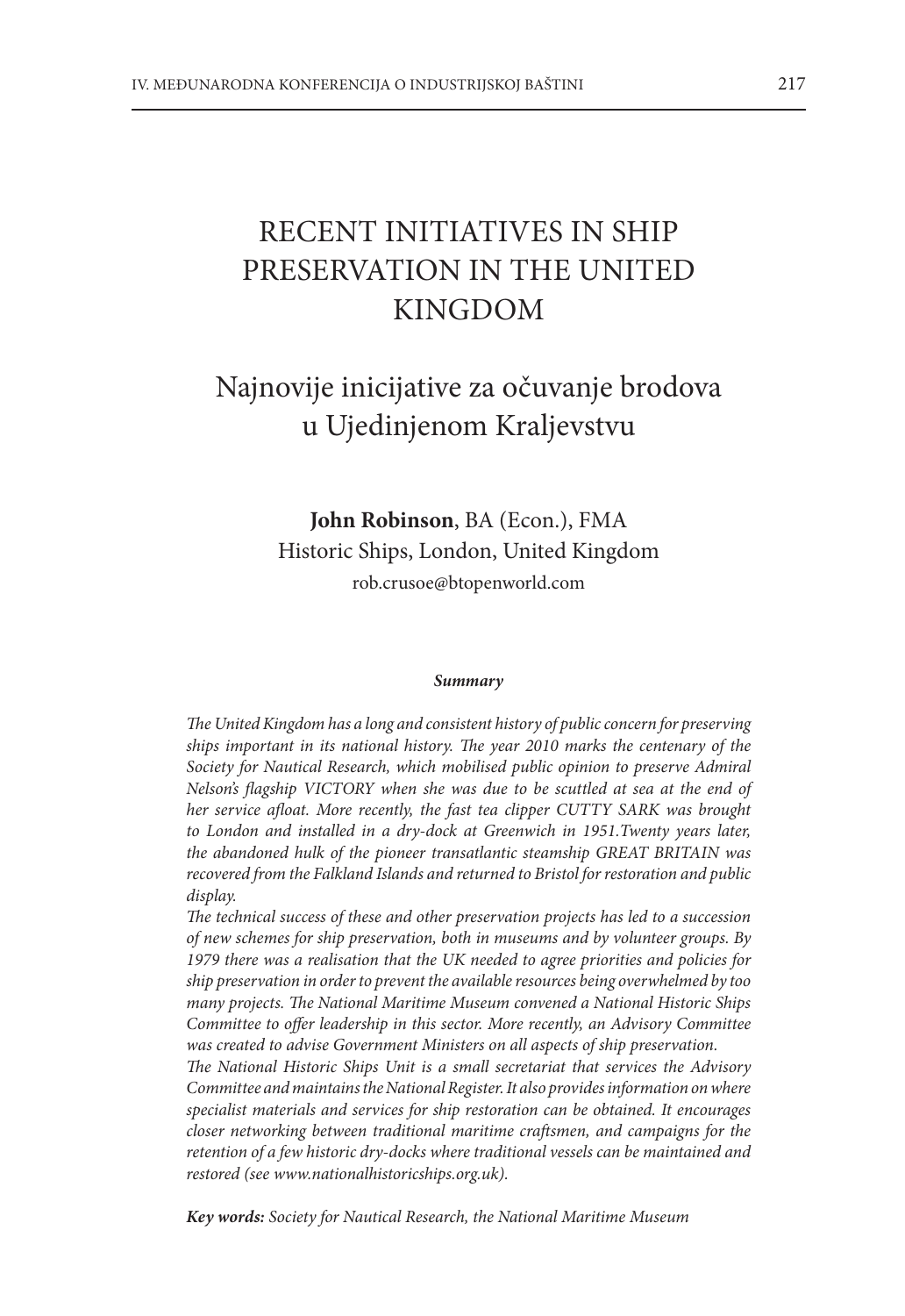### **Origins of SHip preservation in UK**

Throughout history, the British Isles have depended on the sea both for defence and for importing our daily needs. Our geography is such that no citizen lives more than 150km from the sea. Until recently, nearly every family had a relative who was a seafarer. Now that link is gradually disappearing as more people work in city offices, and crew numbers on ships are reduced by the introduction of electronic aids.

Yet the British passion for maritime history shows no sign of diminishing. As early as 1580, attempts were made to preserve the *GOLDEN HINDE* on her return to London after the first English circumnavigation of the world. But at that time little was understood of conservation, and after a few years the ship fell apart in her open-air berth. After the British victory over the combined French and Spanish fleets at Trafalgar in 1805, the body of Admiral Nelson, who had been killed at the height of the battle, was carried back to England aboard his flagship *VICTORY.* The reverence among both sailors and landsmen for Nelson's memory ensured that throughout the next century, the Royal Navy continued to find new uses for this notable sailing warship. She was still afloat in Portsmouth Harbour when the centenary of the Battle of Trafalgar was marked in 1905, but the Royal Navy no longer had enough craftsmen to maintain her hull, built in 1765, in floating condition. When the First World War ended, there was widespread concern that *VICTORY* might sink at her mooring in Portsmouth Harbour, and the Admiralty proposed to break her up, since they had no funds available for the comprehensive restoration required for her weak and rotten hull.

Nelson's old flagship had earned a place in the affections of British people, but an appeal to the public produced much less in donations than was required to save the ship. Only the support of a wealthy ship-owner made it possible to carry out all the work required to support the ship in a steel cradle inside the oldest dry-dock in Portsmouth Naval Dockyard. New masts and spars were paid for out of the money donated by benefactors, and a new Museum was built adjacent to the ship, now part of the National Museum of the Royal Navy. Continuous upkeep and restoration have been necessary to oppose the natural decay which affects any wooden structure in the open air, but HMS *VICTORY*  continues to attract millions of visitors each year to Portsmouth.

#### **MERCHANT SHIPS**

The popularity of *VICTORY* as a museum ship provided encouragement for a scheme to preserve a merchant ship. The fast clipper *CUTTY SARK* was built in Scotland in 1869 to carry expensive cargoes of tea from China to the London markets. The opening of the Suez Canal in that year made it difficult for sailing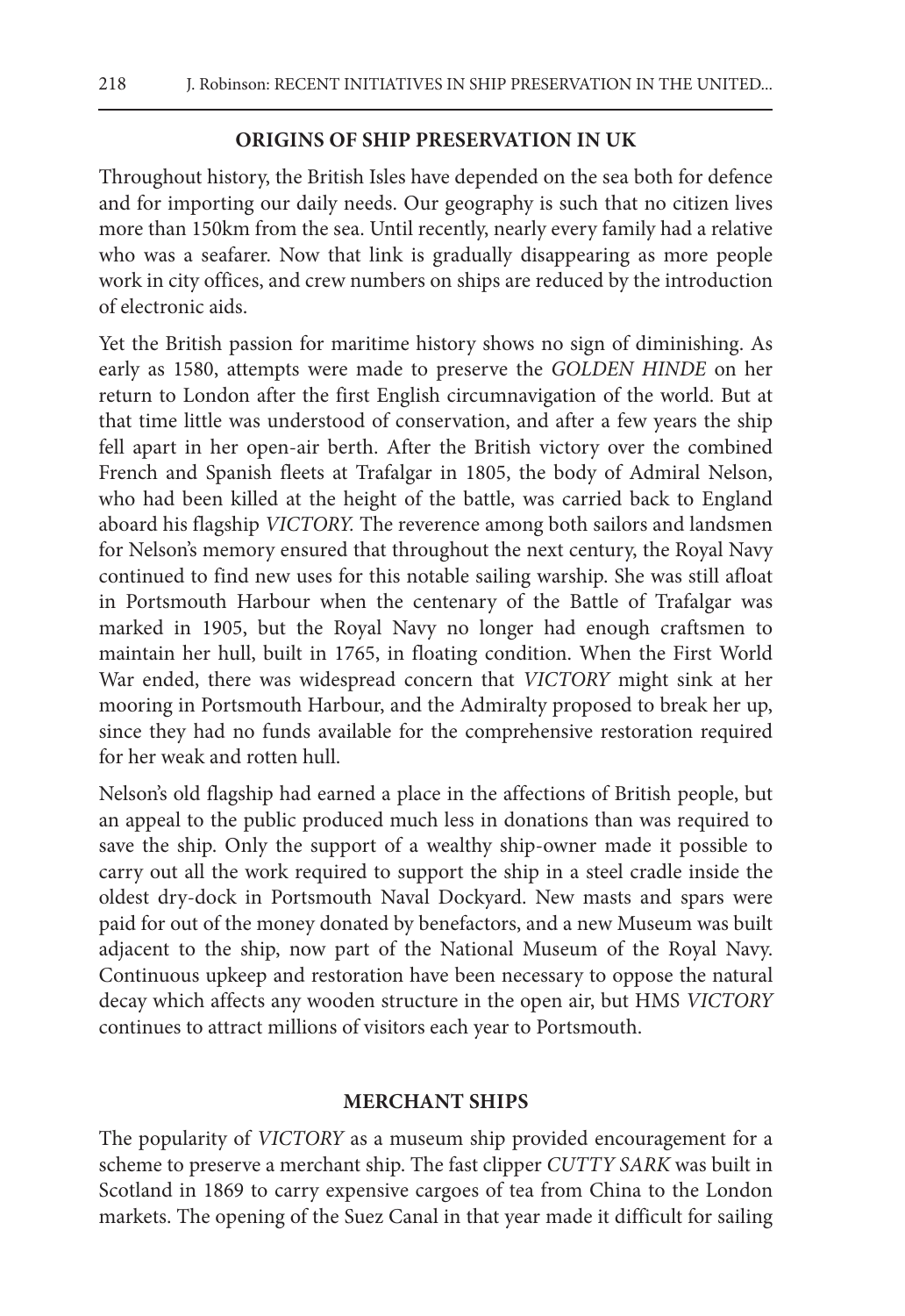

 *Figure 1 Tea clipper* Cutty Sark *(1869) Preserved at Greenwich in London since 1954.*



 *Figure 2 Steamship* Great Britain *(1843) Returned from the Falkland Island to her building dock in Bristol in 1970. Restored to her condition as the first Transatlantic iron steamship.*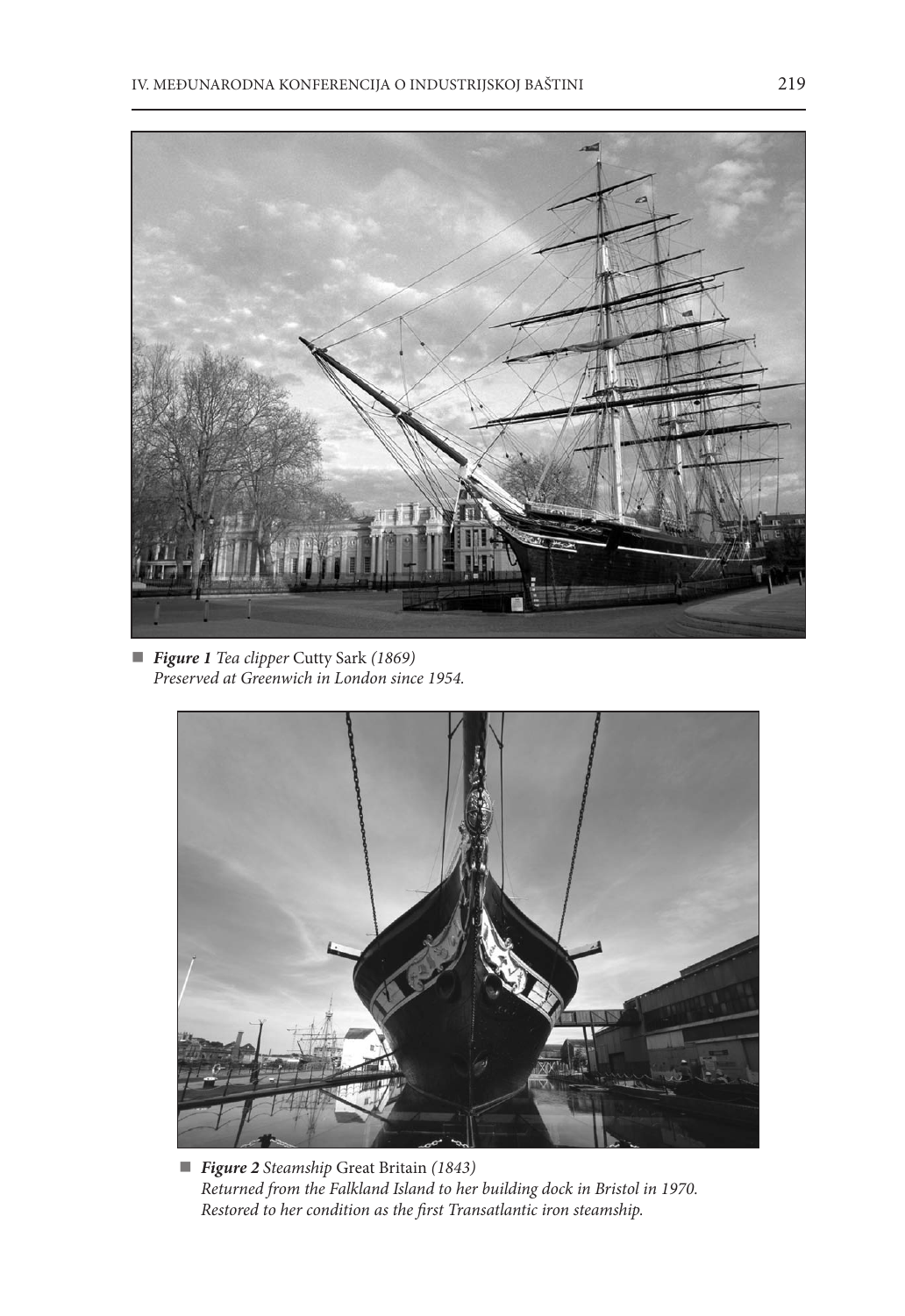

 *Figure 3* The Maritime Trust*, established 1969 The coastal steamship Robin, (built in London in1890) was brought back from Bilbao in Spain in 1974 for restoration and display.*



 *Figure 4 Emigrant ship* City of Adelaide *(1864) at Scottish Maritime Museum The resources of some museums are not sufficient for all of the vessels in their care.*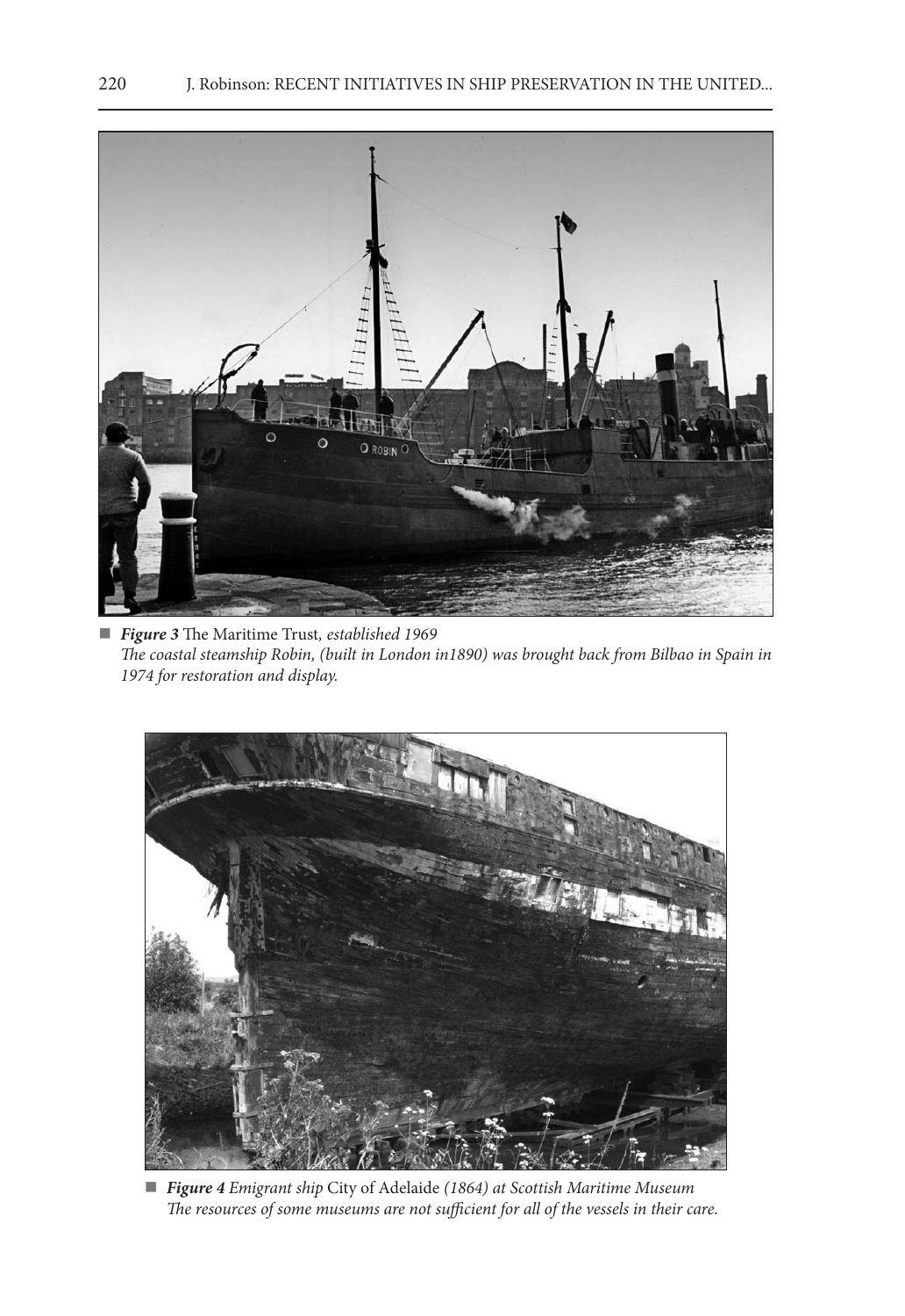ships to remain profitable in the tea trade, because steamships were then able to deliver tea more rapidly via Suez to London where fresh tea commanded the top prices. The *CUTTY SARK* carried cargoes of wool from Australia to London until she passed into Portuguese ownership in 1895. In 1922 she was repatriated to England to serve as a training ship in Falmouth harbour. Her importance as the last surviving tea-clipper prompted a campaign to preserve her in London, and in 1952 she was installed in a permanently-sealed dry-dock at Greenwich and re-rigged to her appearance as a tea clipper. More than 15 million people have visited the *CUTTY SARK* since she was opened to the public in 1957.The ship has been closed since November 2006 for extensive restoration. Nearly three years ago there was an accidental fire on board which caused extensive damage, although fortunately the deck-houses and some fittings escaped the fire as they had already been stored ashore. It is hoped to re-open the ship to visitors in time for the Olympic Games in London in 2012.

The next large ship to be considered for preservation represents the new technology that eventually eclipsed sailing ships like *CUTTY SARK* from the world's trade routes. The first transatlantic screw steamship built of iron was the steamship *GREAT BRITAIN,* launched at Bristol in 1843. Within a few years, improvements in marine technology made her uneconomic as a steam passenger ship, but she continued to trade under sail alone until 1886, when she took refuge in the Falkland Islands in the South Atlantic after storm damage off Cape Horn. It was not economic to repair the ship, so she was used as a floating store for coal and wool in the harbour. Eventually the hull was towed to a remote cove and beached. Remarkably, it was sufficiently strong to survive more than 50 years without any attention in the hostile South Atlantic climate. A few maritime historians had long recognised the importance of this remarkable survivor, but it was not until the development of submersible barges for undersea oil drilling that there was any possibility of refloating the *GREAT BRITAIN.* In 1970, a private benefactor paid for the hull to be transported 7,000 miles to England and returned to the same dock in Bristol from which she had been launched in 1843. With scrupulous attention to historical accuracy, she has since been restored to her 1843 condition, and has won many awards for the excellence of her restoration.

#### **PRESERVING SMALLER VESSELS.**

Each of the projects described so far involves a single large ocean-going ship, with a dedicated group of supporters devoted to its restoration and display. Smaller vessels are equally important in illustrating our maritime history, but it has often been difficult to mobilise support quickly for their preservation when their working lives come to an end. In 1969 Prince Philip, Duke of Edinburgh, a professional sailor until he married into the Royal Family in 1947, called a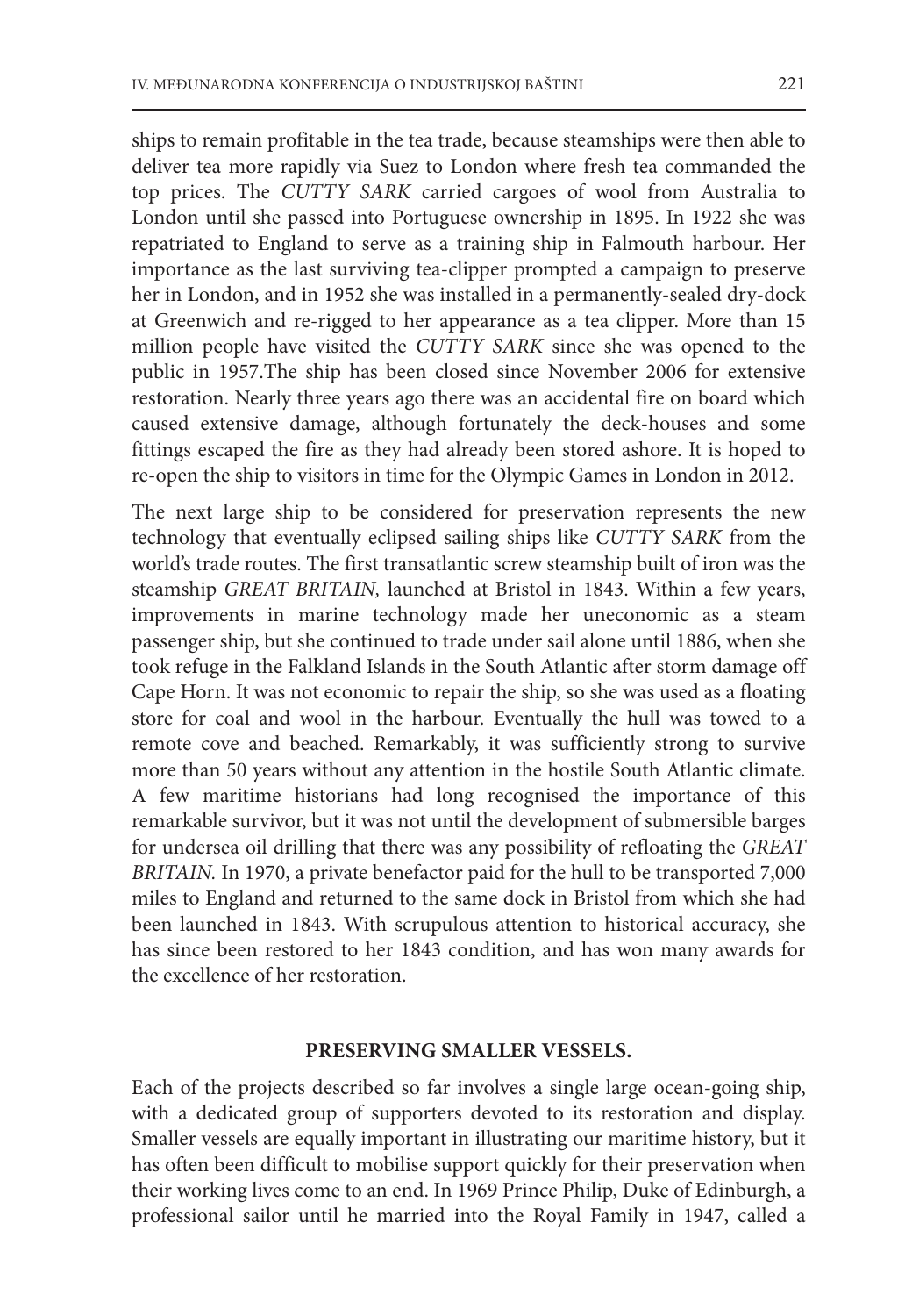meeting to discuss this problem. It was agreed to create a central organisation to provide for historic ships the same standard of care and protection as had long been given to our castles and cathedrals. It was launched the following year as the Maritime Trust., with a mission to provide support and advice to local groups who wished to preserve historic ships. Occasionally it might intervene in an emergency by acquiring a vessel to prevent its destruction, and then transferring ownership as soon as a local support group could be created. But within a few years the Maritime Trust found itself the owner of a fleet of more than 20 vessels, some already in poor condition. The costs of managing these vessels absorbed all of the Trust's resources. Hoping that the largest vessels would be more attractive to paying customers, it concentrated its restoration effort on a few of them. Among these was the *ROBIN,* a small steam cargo ship built on the River Thames in 1890 and still trading under the Spanish flag when the Trust found her in 1970. They had also acquired the *LYDIA EVA, a* steel fishing vessel built in 1930, and the *CAMBRIA,* a wooden sailing barge built on the Thames in 1906 and the last British sailing vessel to carry cargo without an engine. All were exhibited at dispersed locations close to where they had originally worked. In an effort to achieve economies in supervision and upkeep, six of the Trust's larger vessels were brought together for display in St Katharine's Dock, a popular tourist and commercial centre in London where empty 19<sup>th</sup> century warehouses had recently been converted into residential apartments for sale, and where the sight of these preserved ships added to the aesthetic appeal of the area. But free public access to the quays meant that most people chose to enjoy the ships from ashore without paying to go on board. After 8 years it became clear that income from visitors was insufficient to pay the mooring fees due to the dock owner. The ships were dispersed to various ports in England and Scotland, where their upkeep is now the responsibility of local societies and volunteer groups. After more than 30 years of active involvement in ship preservation, the Maritime Trust is now a dormant organisation.

#### **PRESERVATION BY OPERATION.**

Experience demonstrates that ships and boats in regular use last longer than those displayed in a static role. Salt water on a wooden deck kills the organisms that cause decay, whereas rainwater nourishes the same organisms. Opening the hatches of a ship ventilates the spaces below deck, contributing to longer life. Turning a vessel at least twice a year equalises the exposure to sunlight on each side. Engines and other machinery need to be operated occasionally if they are to remain workable. The activity associated with demonstrating a ship or boat at work adds an extra dimension to her heritage value, and keeps alive the traditional skills that would otherwise disappear with the passage of time.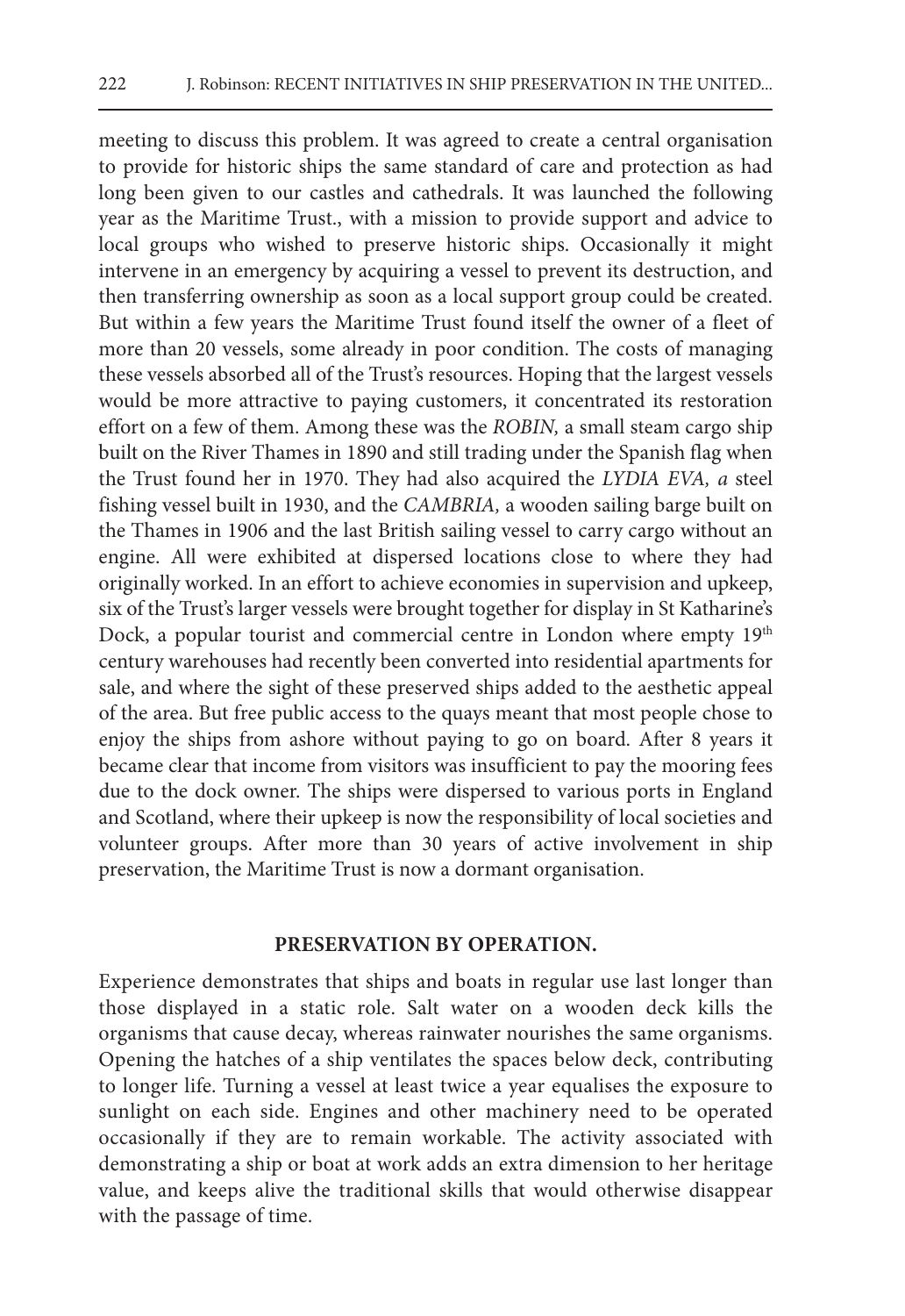

 *Figure 5 World's first steam turbine vessel* Turbinia*. A pioneer vessel built on the River Tyne in 1894.*



 *Figure 6* Turbinia *displayed in Newcastle Museum. A vessel of world significance, preserved in the city where she was built.*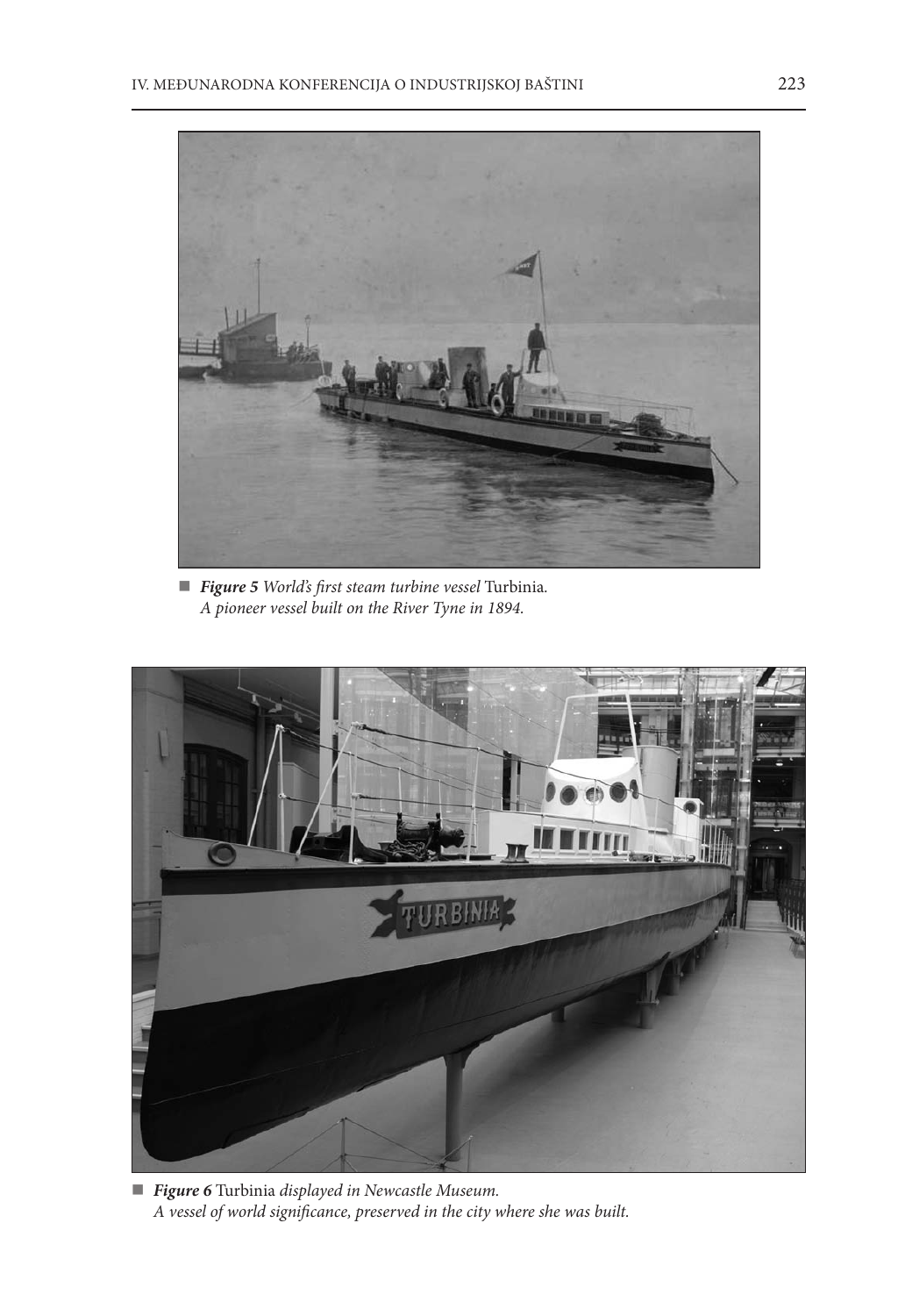

 *Figure 7 Sailing trawler* Vigilance *(1926), at Brixham An example of what can be achieved by local volunteers with a passion for ship preservation.*



 *Figure 8 Sailing yacht* Rosenn*, 1896. Many sailors prefer traditional vessels to modern mass-produced sports yachts.*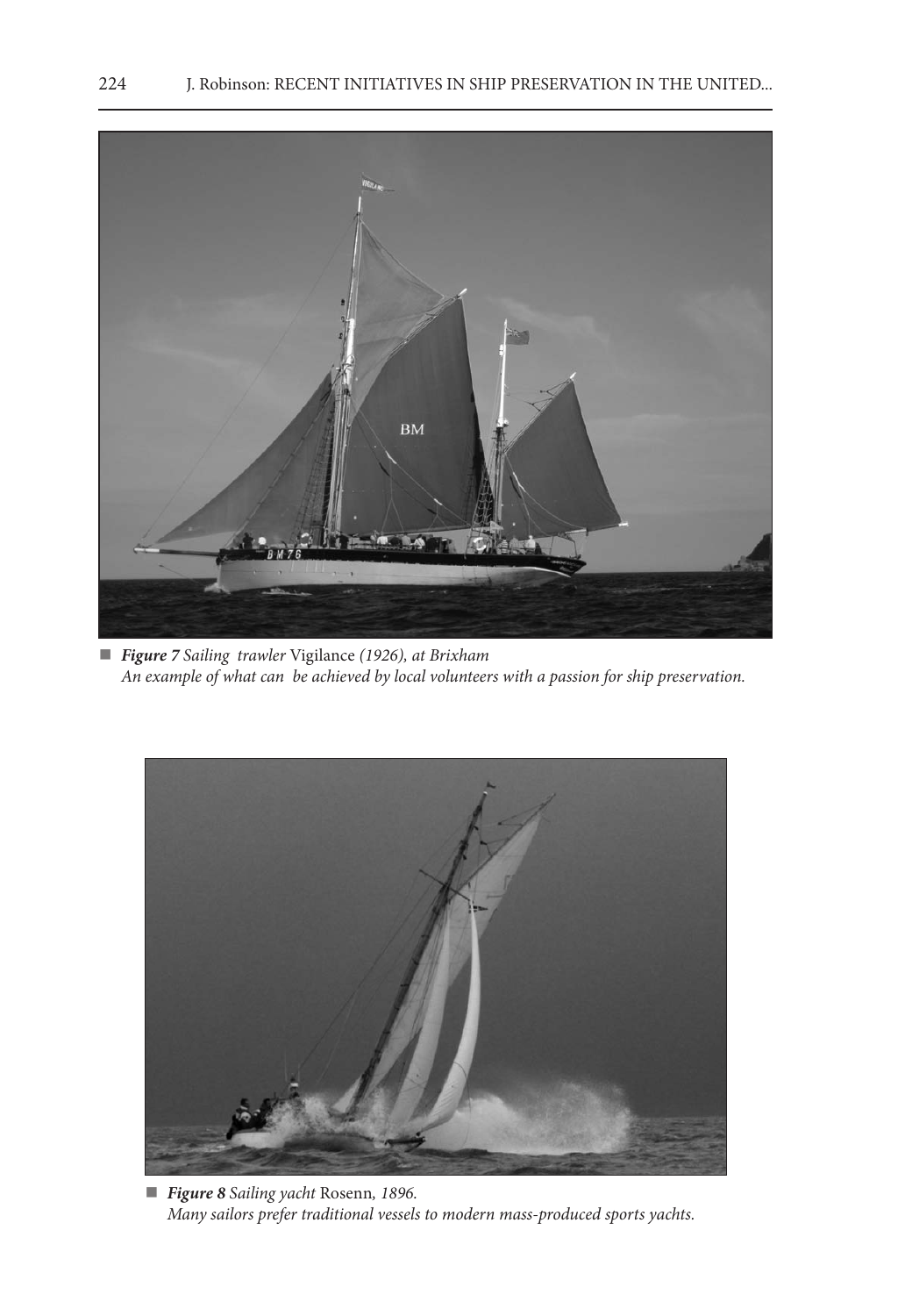Any visit to a yacht harbour here in Croatia will confirm the recent growth in popularity of sailing for pleasure. During the past 30 years, yachts that once were built of wood have been largely displaced by newer types produced on an industrial scale and using synthetic materials like glass-reinforced plastic in preference to wood or metal. Such sports boats may be relatively easy to maintain, but many sailors believe that they lack the individuality and personality of a boat built from traditional materials. In any yacht harbour, it is the older boats that attract the attention of spectators. Throughout Europe, there has been a steady growth of interest in saving examples of small fishing vessels and workboats from destruction at the end of their working lives. Here in Croatia you have an excellent example of such interest in the Batana House ecomuseum at Rovinj, where the Deputy mayor of the town, Marino Budicin and curator Dragana Ratkovic have led a remarkable campaign to keep alive the traditional skills of building and using the *batana* boats that are so characteristic of Northern Adriatic harbours. Without their efforts, the memory of these boats and the people who used them to earn their living might have disappeared altogether. If you go to Rovinj, you will see several examples of these delightful boats that have been saved from destruction and restored for a second life.

#### **NATIONAL SUPPORT FOR PRESERVING SHIPS.**

From 1970 many new industrial and maritime museums were established in the United Kingdom, as part of a European and world-wide recognition that technology was evolving at such a rapid rate that we risked losing all evidence of how our parents and grandparents had earned their daily living. At least ten new maritime museums came into existence during this period, and many acquired ships and boats for display afloat. Our National Maritime Museum at Greenwich is situated close to the River Thames, but has consistently resisted any temptation to accept any floating exhibits. Most of the United Kingdom museums that displayed floating exhibits discovered that they had insufficient resources to look after them. A few of these vessels were transferred to volunteer groups, while others were broken up when the parent museum closed.

In 1991 a seminar was convened by the National Maritime Museum to discuss the problems of ship preservation. In his closing remarks, the Chairman remarked on the steady stream of such problems, and the lack of consistency in solving them. The meeting supported the idea of a single organisation to agree an order of priorities, and to provide guidance and advice to individuals and groups who were planning to begin new restoration projects. In 1992 the National Historic Ships Committee came into existence, and commissioned a new survey of all vessels more than 12metres long or more than 40 tons, built in the UK at least 50 years ago and still in UK waters. A small team of researchers travelled throughout the Kingdom and identified more than 1,000 ships and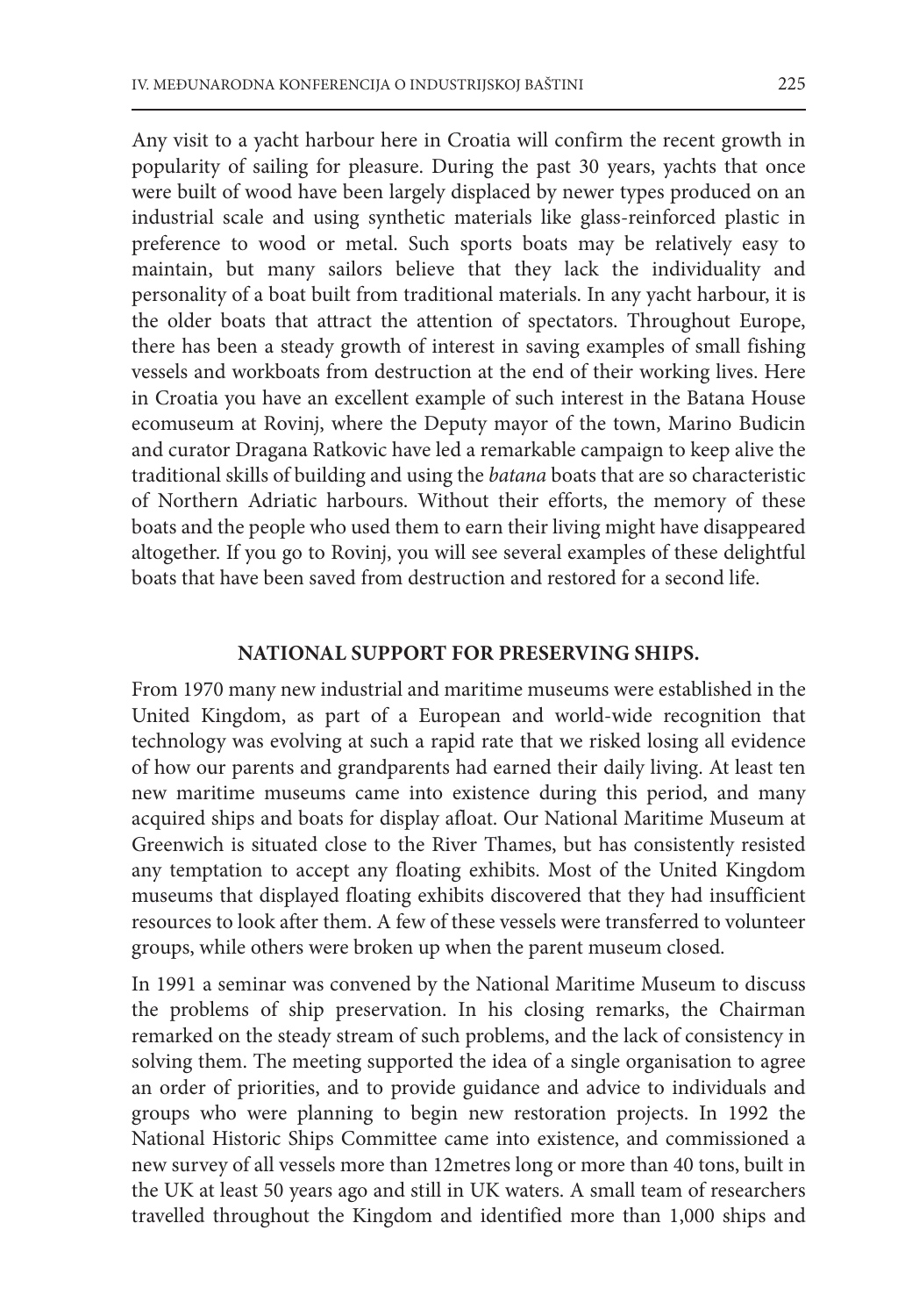boats that met the definition. Photographs and other details were collected, and the National Maritime Museum agreed to accept custody of the National Register of Historic Vessels.

Most of the money required to preserve historic ships and boats in the UK comes from private sources, usually the owners. Our Government provides financial support for some of our larger museums, but has no separate budget for the preservation of historic ships. Our National Lottery provides grants for a wide variety of cultural, sporting and charitable projects. It is one of the grantgiving organisations that regularly uses the National Register of Historic Ships as a tool when deciding how to award its grants. Among the largest grants awarded by the Heritage Lottery Fund for ship preservation have been those offered to the 16th century English warship *MARY ROSE,* recovered in 1982 by archaeologists from the sea-bed off Portsmouth where she sank in 1545, and the *CUTTY SARK* mentioned earlier. Support from Lottery funds for these two projects already exceeds €50 million, or about Kuna 325 million.

#### **SUPPORT TO PRIVATE OWNERS.**

Traditional ships and boats of all types and sizes are increasingly sought by people willing to restore them, even from ruinous condition, at their own expense. Their reward is the custody of an item of real cultural significance, and the knowledge that their intervention will help to save for posterity a vessel that might otherwise have been lost forever. Not all of these people have the technical knowledge and experience necessary to achieve the highest standards of authenticity and accuracy of historical detail. For their benefit, the secretariat of the Advisory Committee on Historic Ships has created a Register of Skills, an electronic database listing sources of special materials and professional craftsmen and craftswomen capable of undertaking specialist work on restoring historic ships. This can be freely consulted on the website www. nationalhistoricships.org.uk. The Advisory Committee has also sponsored the publication of a technical handbook entitled *Conserving Historic Vessels* This will shortly become available on the National Historic Ships website

Frequently it is not possible to save an old ship from destruction. Where that ship has important technical features, we recommend that detailed drawings are made, supplemented by photographs, so that her distinctive features can be recorded for posterity. Guidance on how to achieve this is in another technical manual *Recording Historic Vessels,* The special procedures necessary to ensure that historical evidence is not lost in the course of dismantling a ship at the end of her economic life are explained in a third manual called *Deconstructing Historic Vessels.* The text of these handbooks can be freely downloaded from the National Historic Ships website mentioned above.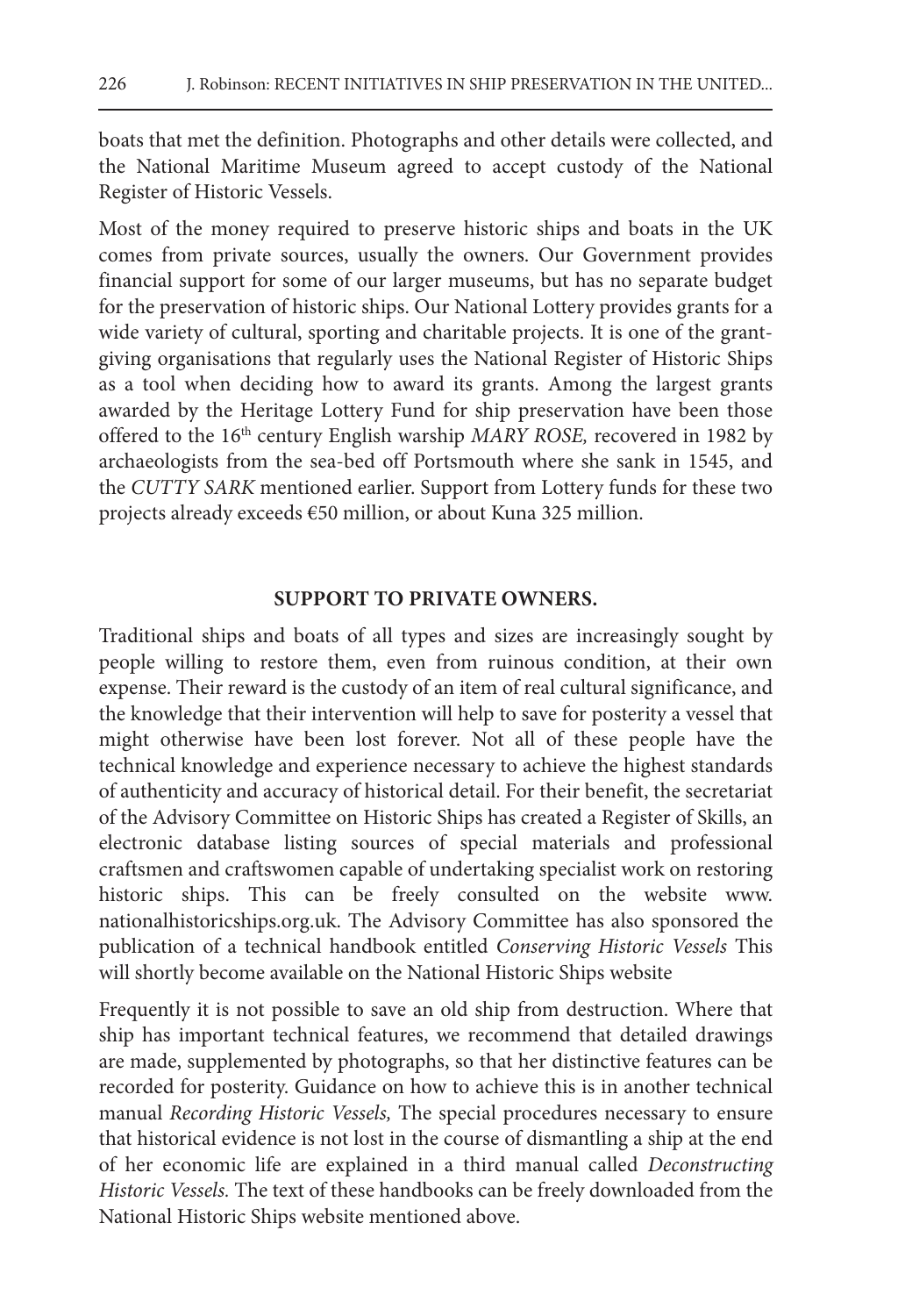#### **DOCK AND HARBOUR HERITAGE.**

Modern yachts are typically assembled from pre-fabricated components, inside a factory building, and similar industrial techniques are used for commercial fishing vessels and work-boats. The small shipyards that were a familiar feature of our harbours twenty or more years ago are steadily disappearing, displaced in many cases by new residential developments which favour waterside locations. Particularly troublesome is the progressive loss of small dry-docks where traditional vessels can be repaired below their waterline without paying the expensive costs of a full-size commercial dry-dock. The National Historic Ships office is campaigning for the retention of a few such facilities around the British coastline, and is promoting an informal network of maritime craftsmen and suppliers so that the skills and components required to maintain and restore historic ships and boats can be found conveniently close to where the work is done.

#### **EUROPEAN CO-OPERATION IN SHIP PRESERVATION.**

The purpose of ships is to transport people and cargoes across the waters that divide us, and it is logical that knowledge and experience in maritime preservation should also be shared across international frontiers. Since 1995, a voluntary organisation has worked to promote such co-operation, and to make it easier for the owners and operators of traditional and historic vessels to comply with modern safety regulations, most of which are intended for modern mechanically-driven ships rather than for those than proceed at a gentle speed under sail or with an historic steam-engine for propulsion. This organisation is called European Maritime Heritage (EMH), and it meets twice each year to discuss shared concerns. EMH recognises that traditional ships survive best when they can continue to operate, so that they can earn the money required for regular maintenance. This is summarised as *No income = no upkeep.*

EMH has created working links with the European Commission (it will host a Workshop on Maritime Heritage within the EC Maritime Policy Stakeholders' conference in Gijon on 19-21 May 2010) and with the European Maritime Safety Agency in Lisbon. It also works with Europa Nostra and with the European Sea Ports Organisation (ESPO) The United Kingdom is a National member of EMH, as also are Denmark, Finland, France, Germany, Netherlands, Norway and Sweden. Galicia recently joined as a Regional member, a new category of membership which acknowledges that maritime culture does not always confine itself to modern political frontiers. Here in the Northern Adriatic you will understand easily what I mean by this observation. The port architecture and the everyday language of fishermen and sailors in this region provide a powerful illustration of the historical bonds that you have inherited from the era of Venetian domination of the seas.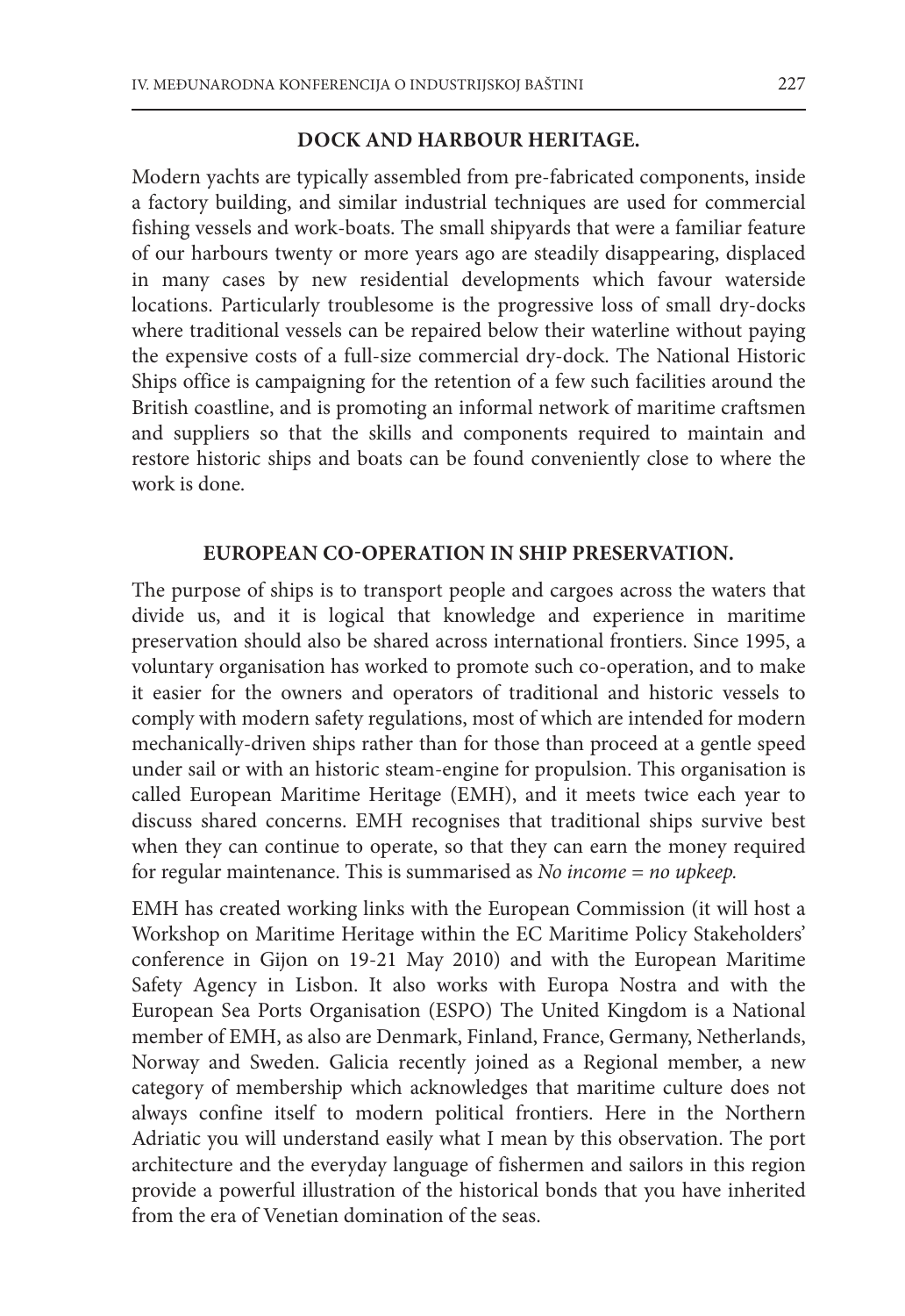



- *Figure 9 A small drydock at Appledore in Devon. Many such facilities have closed and new houses are being built around them.*
- *Figure 10 A large commercial dry-dock at Birkenhead. Many such facilities have closed as shipbuilding has migrated to other countries.*







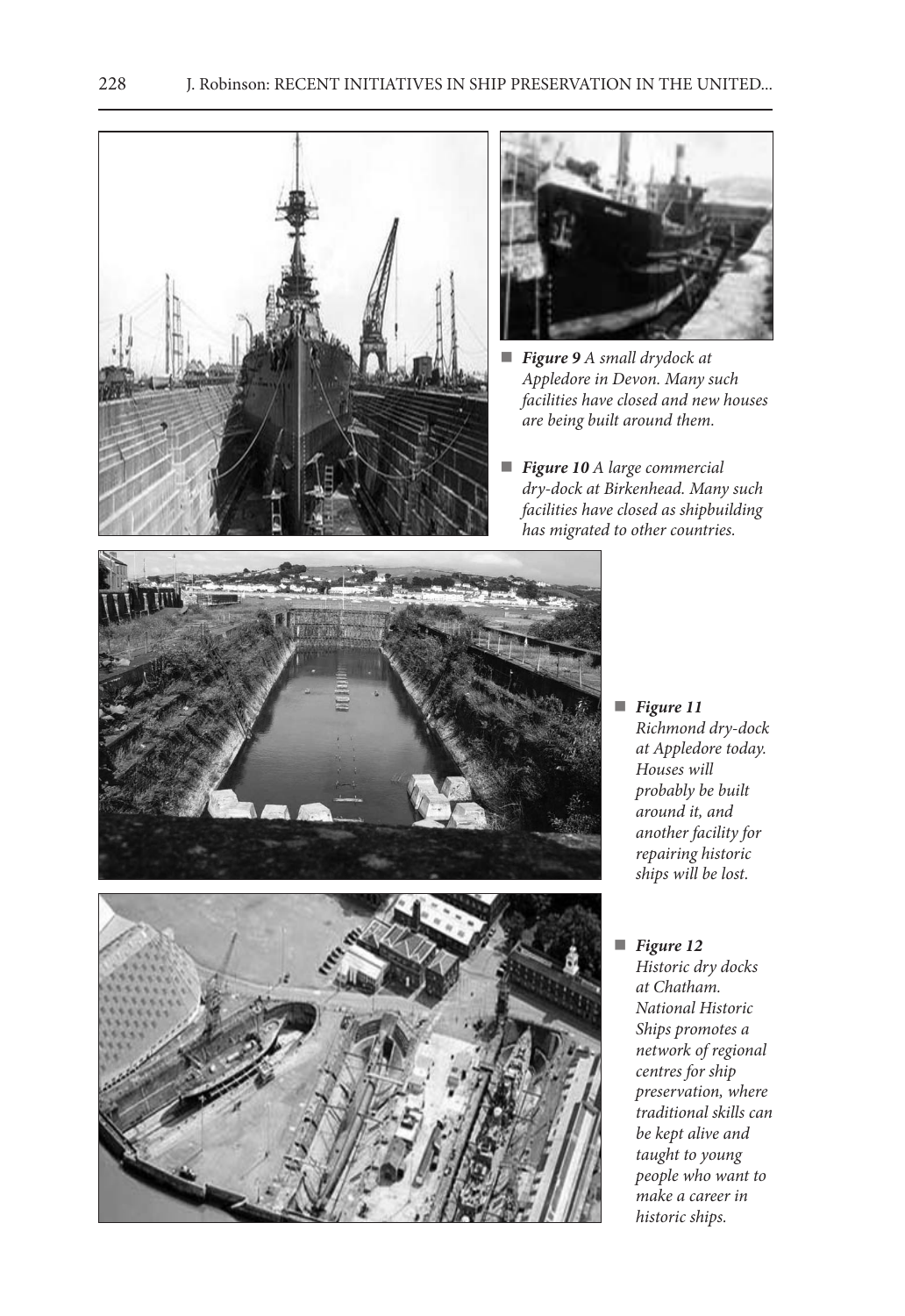At least sixteen of Europe's principal maritime museums support EMH as Advisory Members, providing specialist advice on the technical and aesthetic aspects of ship preservation. EMH also has a specialist Safety Council, made up of professional and experienced skippers who are well qualified to make recommendations on operating traditional vessels with due regard to safety. The Safety Council is particularly concerned with assisting the traditional ships of its member nations to visit each other's harbours and thus to generate more interest in the shared cultural heritage that continues to bind together the maritime nations of Europe, even though jet aircraft may be the preferred means of crossing international frontiers.

EMH holds its own Congress and General Assembly once in three years. The next such Congress will take place in Portugal on 23-24 September 2010, and it is hoped that Croatia will be represented at that meeting, since there is wide admiration throughout Europe for your country's interest in its heritage of ships and harbours, of which this symposium in Rijeka is an example.EMH would like Croatia's recent achievements in this area to be more widely known and applauded elsewhere in Europe .

### **CONCLUSION**.

The United Kingdom is proud of its long history as a world leader in using the world's oceans for exploration, for commerce and sometimes to fight wars. Its active merchant fleet is now in decline, but there is strong interest at popular level in preserving representative examples of the ships and boats that have helped to shape our history and our national character.

There is a reluctant recognition that we cannot possibly save *all* of the old ships and boats that we might like to. Most of them were designed and built with an intended life-span of up to forty years, and to preserve them much longer than that may be an unrealistic ambition. So we have to apply a rigorous process of selection when deciding which vessels should be accepted as part of the heritage we would like to hand down to our successors.

Experience suggests that the life of an historic vessel can often be extended by using it regularly, so that any defects in its structure become evident more quickly than if the vessel is left tied up in harbour for long periods, But the water can be a dangerous place, and the fact that a vessel is historic cannot provide an excuse for unsafe practices.

There are various initiatives at a European level aimed at raising standards of restoration, sharing skills and technical knowledge and enriching our understanding of a shared maritime heritage. European Maritime Heritage

works to improve co-operation between maritime nations where the traditional skills of seafaring, fishing and recreational sailing are cherished. As a nation